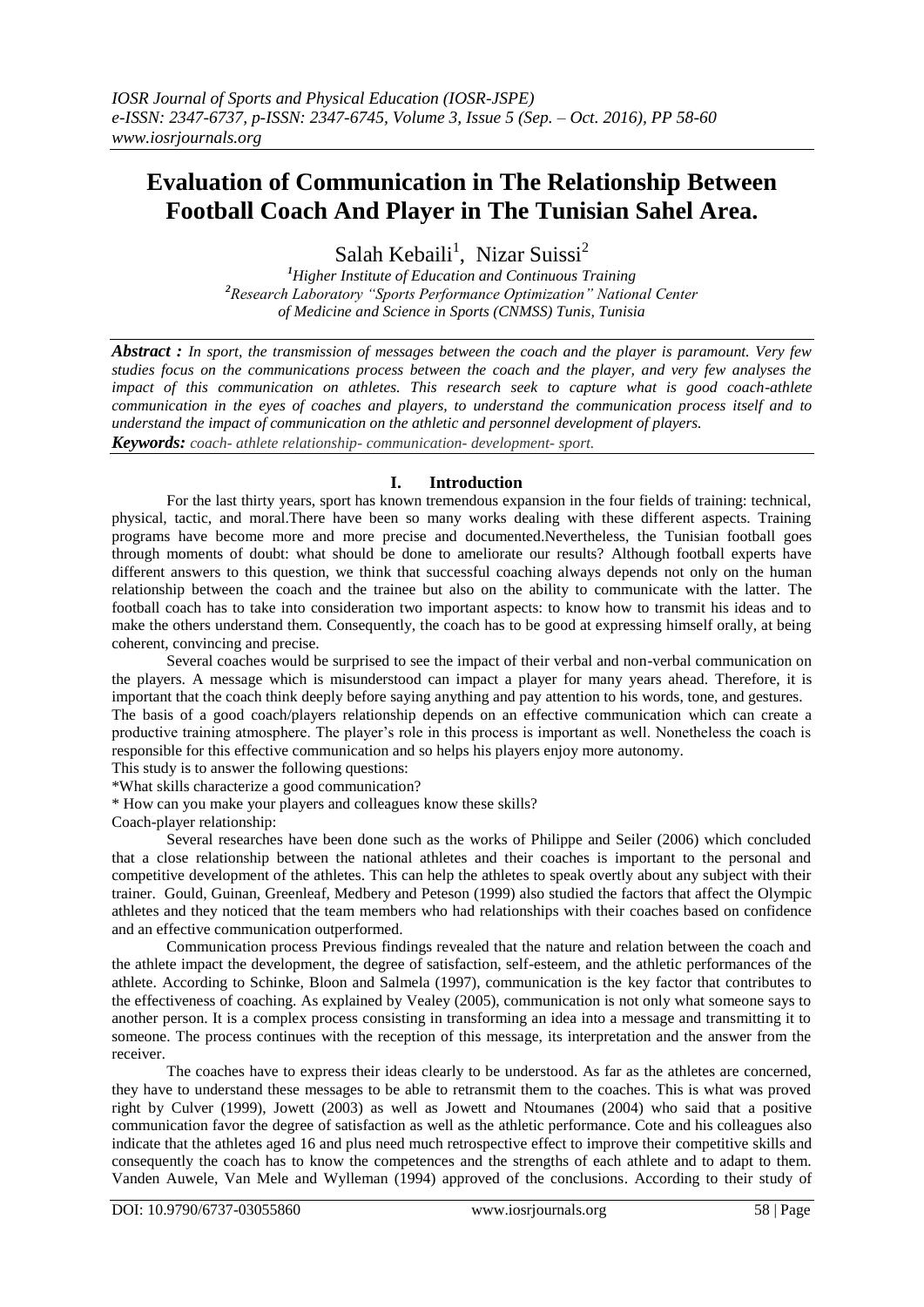coaches aged between 20 and 60, and athletes aged between 12 and 35, the athletes prefer a thoughtful yet severe coach. Both players and coaches stressed the fact that different contexts generally bring about different types of communication. But the studies by Salmela et his collaborators (1993) as well as Trulel and his collaborators (1996) show that the instructions and interactions are fewer during the matches where the situation does not lend itself to the training.

#### **Transmitter and receiver**

Both transmitter and receiver play the role of communicator since the latter must let the former that the message has been understood, through his/her feedback. Thus, both parties are supposed to encode and decode messages. The coach-player relationship brings to mind the dyadic and the two-way nature of communication. Such relationship would make the players feel more comfortable at giving feedback to teachers-coaches. Comiré, Trudel and Lemyre (2011) demonstrated that the coaches – teachers show greater attachment to players compared to other parties as they see them more often, either in sports and school contexts. Coaches – teachers are usually very interested in the academic success of their players. The study of Comiré and his colleagues (2011) states that athletes engaged in such relationships have pointed out that such relationships helped them to perform better and to enjoy their sporting experience as well. This confirms Camiré (2012), which states that athletes would like that their coaches adopt a supportive attitude and recommends more and more opportunities for players and their coaches to interact and to spend time together. The level of familiarity:

We have already explained that one cannot effectively communicate with someone he/she does not know or understand. The quality and the extent of familiarity with the trainee affect the transmission of the message. It is the same for the receiver. If he/she is sufficiently familiar, it will be easier for him to understand the message. This confirms the findings of Morency and Martineau (2012) which mention that the sort of intervention adopted by coach might not please all players. Accordingly, the coach is supposed to adapt his/her interventions depending on the different types of learners in order to facilitate knowledge transfer. Morency and Bordeleau (2012) argue precisely that players assimilate better when their coaches call them to ponder by questioning them and asking them to analyze things to be developed and to reflect.

#### **Equipment and methods**

The objective of this research is to evaluate a specific phenomenon which is the football coach/player communication and the kind of message and its repercussions to achieve victory that our Tunisian football needs urgently.

The study should answer the following questions:

\*What are the key elements of a good communication according to the coach and the player?

\*What is, according to the players, the kind of interaction that can help them progress on the personal and competitive level?

\*What types of interaction can help their development?

\*How do the coaches perceive the impacts of communication on the personal and competitive development of the players?

These questions lead to the formulation of hypotheses.

## **Hypotheses put forward:**

Principal hypothesis: the coach and player would be confronted with reshaping in the process of communication that helped them build their respective histories and so reaching the desirable performances would be the result. This hypothesis leads to two major sub hypotheses.

\*hypothesis 1: The coaches would give more importance to their speeches and overlook the retrospective effect on the players; they would prefer a good relationship based on confidence without being too close.

\*Hypothesis 2: The players would find it difficult to get along with the coaches and prefer a friendly, supportive and peaceable relation.

### **The presentation of the questionnaire:**

We used interviews, but we preferred the metric questionnaire – the attitude scale.

The questionnaire goes as follows:

\*A set of propositions concerning an object or a situation.

\*The interviewees are asked to express their approval or disapproval of each proposition.

\*The attitude of the subject is defined by his replies.

#### **Perspectives:**

Future studies should focus on the richness of this relation, and on confirming this model to a larger population. Besides, they should be put into general use so that they can be a reference to all the coaches evolving in the Tunisian football.